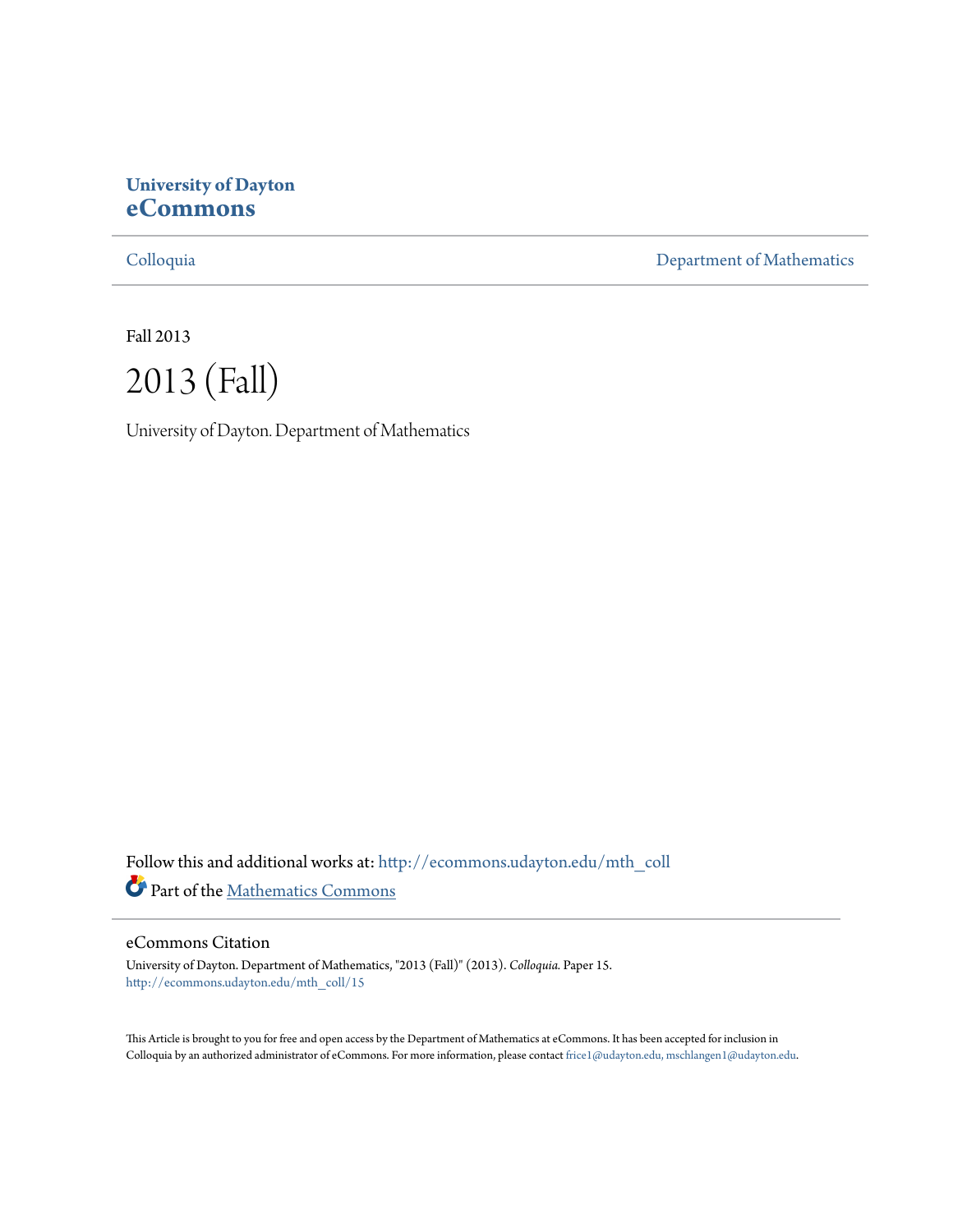# **Abstracts of the Colloquium talks: Fall 2013**

| Date                 | <b>Speaker and Title</b>                                                                                                                                                                   | Time/Location      |
|----------------------|--------------------------------------------------------------------------------------------------------------------------------------------------------------------------------------------|--------------------|
| Thursday, Sep<br>12  | Dan Ren, University of Dayton<br>Optimal stopping time for the last passage time and last maximum<br>time                                                                                  | 3:00 PM, SC<br>323 |
| Thursday, Sep<br>19  | Lynne Yengulalp, University of Dayton<br>Topological completeness                                                                                                                          | 3:00 PM, SC<br>323 |
| Thursday, Sep<br>26  | Amanda Keck Criner, University of Dayton Research Institute<br>Thermal nondestructive evaluation of porous materials                                                                       | 3:00 PM, SC<br>323 |
|                      | Paul Eloe, University of Dayton<br>Thursday, Oct $3$ $\parallel$ a solution algorithm for three term linear fractional difference<br>equations with constant coefficients                  | 3:00 PM, SC<br>323 |
| Monday, Oct<br>14    | <b>Electro-Optics and Mathematics Joint Seminar</b><br>Willy Hereman, Colorado School of Mines<br>Symbolic computation of conservation laws of nonlinear partial<br>differential equations | 3:00 PM, SC<br>114 |
| Thursday, Oct<br>17  | Catherine Kublik, University of Dayton<br>Coarsening in high order, discrete, ill-posed diffusion equations                                                                                | 3:00 PM, SC<br>323 |
| Thursday, Oct<br>24  | Richard Kublik, Materials Resources LLC<br>An Algorithm for Locally Adaptive Time Stepping                                                                                                 | 3:00 PM, SC<br>323 |
| Thursday, Oct<br>31  | Michael Radin, Rochester Institute of Technology<br>Eventually periodic solutions & patterns of unbounded solutions of a<br>second order delayed max-type difference equation              | 3:00 PM, SC<br>323 |
| Thursday, Nov        | David Freeman, University of Cincinnati<br>Invertible Carnot Groups                                                                                                                        | 3:00 PM, SC<br>323 |
| Thursday, Nov<br>14  | Asmaa Alharbi and Hadiah Esmaiel, University of Dayton<br><b>Exponential Smoothing</b>                                                                                                     | 3:00 PM, SC<br>323 |
| Thursday, Nov<br> 21 | Nujud Alshehri, University of Dayton<br><b>Forced Monotone Methods</b>                                                                                                                     | 3:00 PM, SC<br>323 |
| Thursday, Nov<br>21  | Ahmad Alhamad. University of Davton<br>Multivariate Time Series Models                                                                                                                     | 3:30 PM, SC<br>323 |
| Tuesday, Nov<br>26   | Yulong Liu, University of Dayton<br>Pricing an American put option in a jump model                                                                                                         | 3:00 PM, SC<br>323 |
| Tuesday, Dec 3       | Abdulmohsen Alruwaili, University of Dayton<br>Boundedness and Decay of Solution in Delay Difference Equation<br>with Unbounded Forcing Terms                                              | 3:00 PM, SC<br>323 |
| Tuesday, Dec 3       | Norah Alnami, University of Dayton<br>Asymptotically Stable Solutions of a System of Coupled Nonlinear<br><b>Differential Equations</b>                                                    | 3:30 PM, SC<br>323 |
| Thursday, Dec<br>5   | Salah Alsahafi and Abdualrazaq Sanbo, University of Dayton                                                                                                                                 | 3:00 PM, SC<br>323 |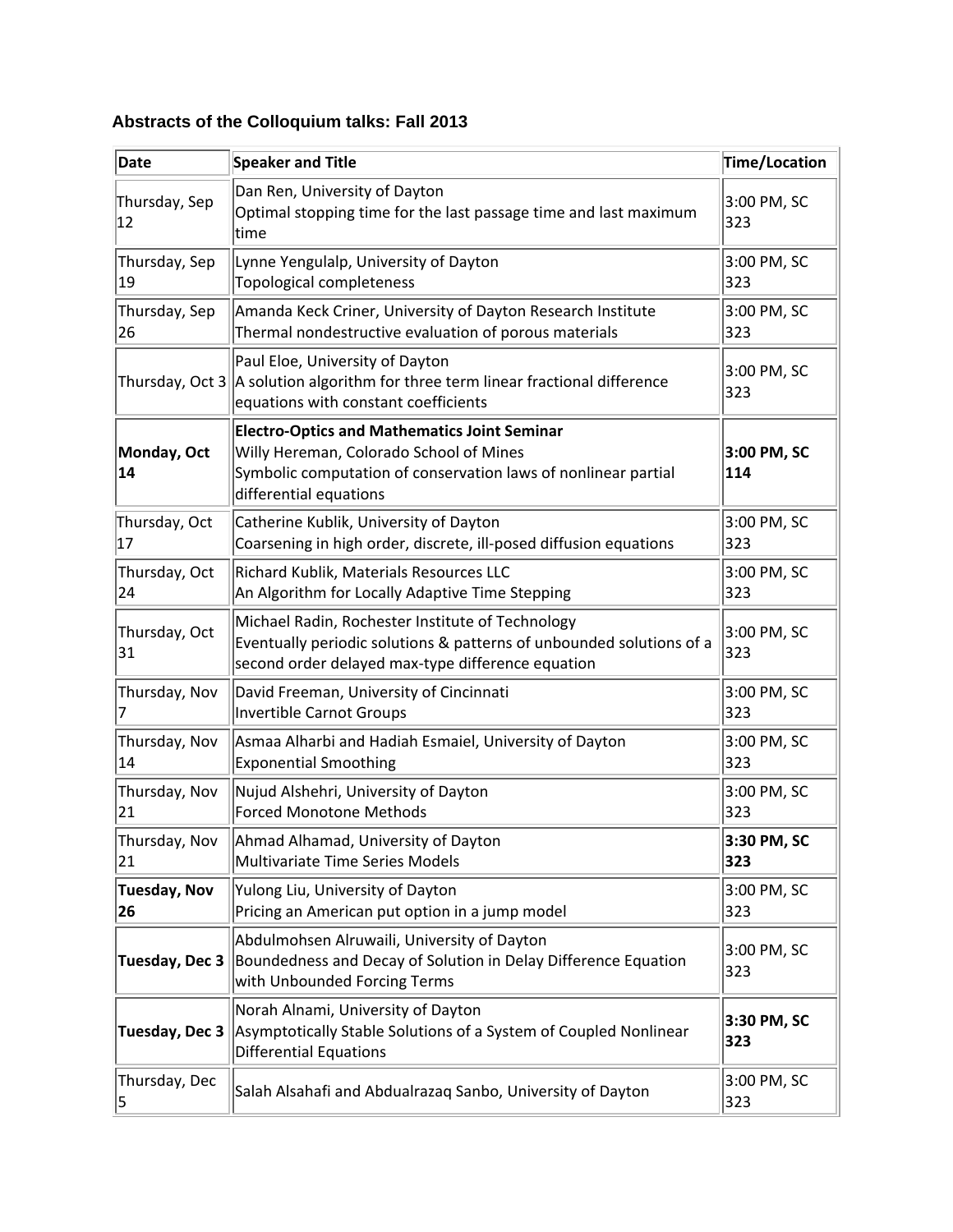|               | Boundedness of Solutions in Volterra Systems of Difference<br>Equations                                                               |                     |
|---------------|---------------------------------------------------------------------------------------------------------------------------------------|---------------------|
| Thursday, Dec | Pei Zhang, University of Dayton<br>Idiosyncratic Risk and the Cross-Section of Expected Stock Return: A<br>Threshold Regress Approach | 3:30 PM, SC<br> 323 |

#### **Optimal stopping time for the last passage time and last maximum time** Dan Ren

Abstract: Given any transient diffusion process X, this paper considers the last passage time when  $X$  passes level I, and the (last) time when  $X$  reaches the maximum. For each random time, the paper solves the optimization problem  $inf_{\tau} E[\lambda(\tau - \rho) + (1 - \lambda)(\rho - \tau) + ]$  over all stopping times  $\tau$  in the set  $T\rho^{\lambda} := \{\tau \in T \mid E[(\lambda \tau - \rho)^+] < \infty\}$ . The optimal stopping time of the passage time is given as  $\tau * = inf\{t \in R + |X_t \leq \kappa\}$ , where  $\kappa$  is the solution of an explicit defined equation. The optimal stopping time of the (last) maximum time is given as  $\tau* = inf\{t \in R + |X_t \leq \varphi * (S_t)\}\)$ , where the supreme process  $St := \sup 0 \le s \le t X_s$  and the function  $\varphi *$  is the maximal solution (if exists) lying below the line  $s \rightarrow \lambda s$  of a first-order ordinary differential equation.

## **Topological completeness**

## Lynne Yengulalp

**Abstract:** I will start by reviewing the Baire Category Theorem for complete metric spaces. I will then talk about other classes of topological spaces for which the Baire Category Theorem holds. Such spaces have various "generalized" completeness properties extending from the familiar local compactness property to the relatively new property of domain representability.

## **Thermal nondestructive evaluation of porous materials**

### Dr. Amanda Keck Criner

**Abstract:** Nondestructive evaluation is often used to identify damage in structures, including components of aircraft, spacecraft, automobiles, trains and piping, as they age beyond their design life. Many nondestructive evaluation techniques (acoustic, eddy‐current, etc) detect and characterize damages through differences in observed physical parameters on homogeneous domains. I will present results of our investigation of the behavior of a model derived from homogenization theory as the model solution in parameter estimation procedures for simulated data for heat flow in a porous medium. We considered data simulated from a model on a perforated domain with isotropic flow and data simulated from a model on a homogeneous domain with anisotropic flow. We use ordinary least squares parameter estimation procedure along with a method of maps to detect damage using a hypothesis test and to characterize elliptical damage.

# **A solution algorithm for three term linear fractional difference equations with constant coefficients** Paul Eloe

**Abstract**: We consider a linear fractional difference equation of the form

 $D^{\infty}u(t) + aD^{\beta u(t)} + bu(t) = 0, t = 1,2,...$ 

Operators  $(D^{\gamma} + cI)$  and  $(D^{\delta} + dI)$ , where *I* denotes the identity operator, do not commute and so, usual methods from sophomore level ordinary differential equations have not been modified to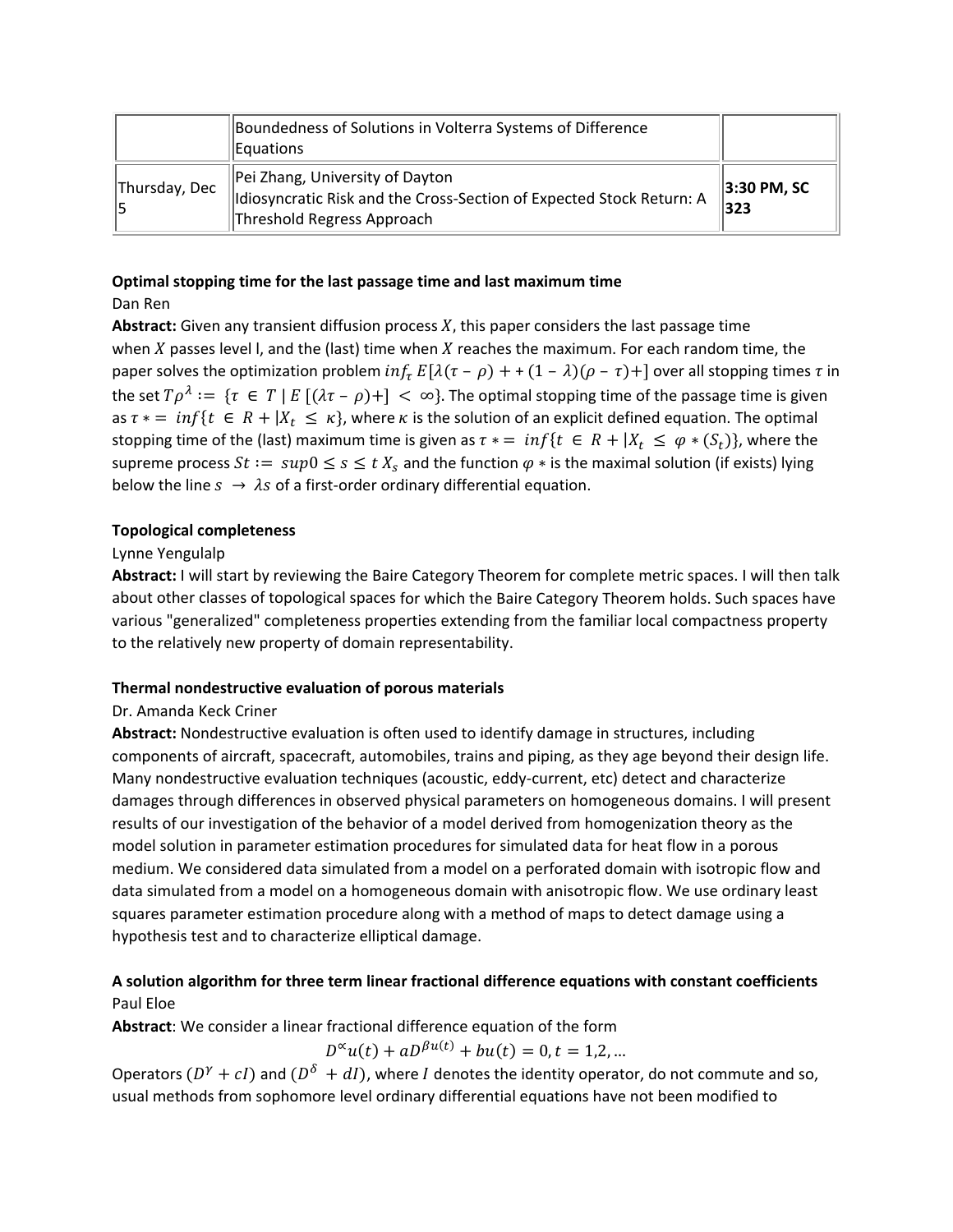construct solution algorithms. Zi Ouyang (BS, mathematics and physics, UD 2013) proposed a solution algorithm based on a transform method. Sufficient conditions in  $a$  and  $b$  are given that imply the convergence of the algorithm. A new series representation for  $2<sup>t</sup>$  is presented and analyzed. Sufficient background material from sophomore level ordinary differential equations is provided so that the talk is self‐contained.

# **Symbolic Computation of Conservation Laws of Nonlinear Partial Differential Equations** Dr. Willy Hereman

**Abstract** A method will be presented for the symbolic computation of conservation laws of nonlinear partial differential equations (PDEs) involving multiple space variables and time. Using the scaling symmetries of the PDE, the conserved densities are constructed as linear combinations of scaling homogeneous terms with undetermined coefficients. The variational derivative is used to compute the undetermined coefficients. The homotopy operator is used to invert the divergence operator, leading to the analytic expression of the flux vector. The method is algorithmic and has been implemented in the syntax of the computer algebra system Mathematica. The software is being used to compute conservation laws of nonlinear PDEs occurring in the applied sciences and engineering. The software package will be demonstrated for PDEs that model shallow water waves, ion‐acoustic waves in plasmas, sound waves in nonlinear media, and transonic gas flow. The featured equations include the KortewegdeVries, Kadomtsev‐Petviashvili, ZakharovKuznetsov, and Khoklov‐Zabolotskaya equations.

**Biographical sketch:** Dr. Willy Hereman is Professor and Chair of Mathematical and Computer Sciences at the Colorado School of Mines. He received his BS, MS and PhD in Applied Mathematics from the University of Ghent, Belgium, in 1974, 1976 and 1982, respectively. Prior to the School of Mines, he was with the ECE department at the University of Iowa under a NATO Research Fellowship, and with the Mathematics department at the University of Wisconsin as a Visiting Assistant Professor. He has published over 100 research papers in acousto‐optics, scattering theory, soliton theory, nonlinear wave phenomena, wavelets, and symbolic methods for nonlinear partial differential equations and lattices. His work has been mainly supported by the NSF. He is a laureate of the Royal Academy of Sciences of Belgium and a member of several professional organizations including ASEE, AMS, and SIAM.

### **Coarsening in high order, discrete, ill‐posed diffusion equations**

## Catherine Kublik

**Abstract:** We study the discrete version of a family of ill‐posed, nonlinear diffusion equations of order 2*n*. The fourth order  $(n = 2)$  version of these equations constitutes our main motivation, as it appears prominently in image processing and computer vision literature. It was proposed by You and Kaveh as a model for denoising images while maintaining sharp object boundaries (edges). The second order equation  $(n = 1)$  corresponds to another famous model from image processing, namely Perona and Malik's anisotropic diffusion, and was studied previously. The equations presented in this talk are high order analogues of the Perona‐Malik equation. We follow a recent technique by Kohn and Otto to establish rigorous upper bounds on the coarsening rate of the discrete versions of these high order equations, in any space dimension and for a large class of diffusivities.

### **An Algorithm for Locally Adaptive Time Stepping**

Richard Kublik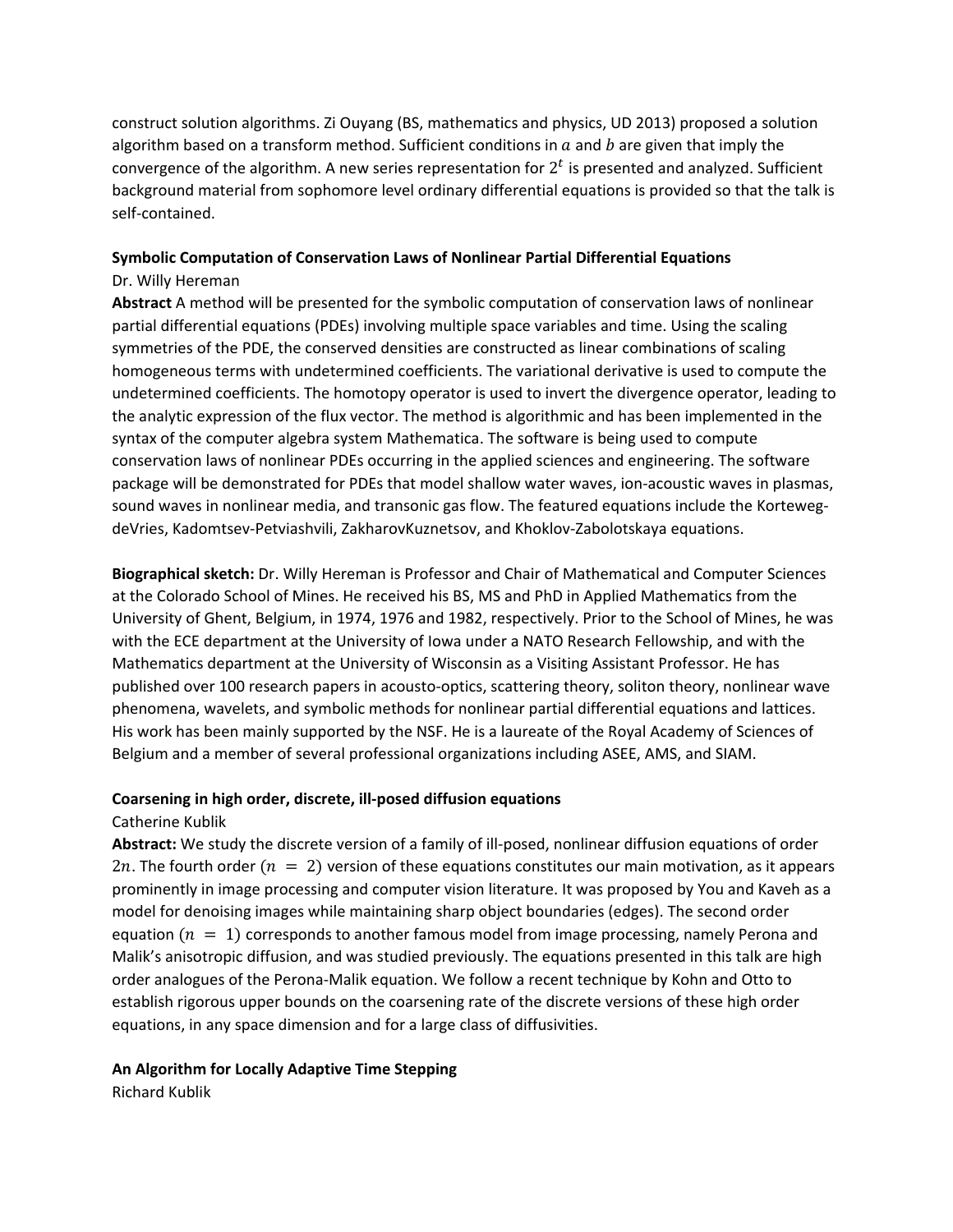**Abstract:** Simulations in computational neuroscience often involve large complex computational domains that display localized activity. In this talk, I will present an algorithm for locally adapting time stepping (LATS) that takes advantage of this localization of activity to reduce the computational cost associated with the simulation. With the LATS method, the computational cost is independent of the physical size of the domain, and scales with the amount of activity in the system.

# **Eventually Periodic Solutions & Patterns of unbounded solutions of a second order and delayed max‐ type difference equation**

## Michael Radin

ABSTRACT: We investigate the history of max-type equations from piece-wise linear functions (3X+1 Conjecture & Tent Map). In addition, we will discover the necessary conditions for every solution to be eventually periodic and for every solution to be unbounded. Furthermore, we will discover the patterns of eventually periodic solutions and patterns of unbounded solutions; in particular, how many subsequences go to infinity and how many subsequences go to 0.

### **Invertible Carnot Groups**

## David Freeman

**Abstract:** In this talk we will investigate properties of homogeneous metric spaces that can be "metrically inverted." A metric inversion generalizes the usual notion of a Mobius inversion in Euclidean space. In particular, we will characterize Carnot groups that admit a metric inversion.

### **Exponential Smoothing**

### Asmaa Alharbi and Hadiah Esmaiel

**Abstract:** The main purpose of this work is to illustrate the exponential smoothing as a technique of filtering time series data and forecasting. We are going to study three types of exponential smoothing models, these are, Simple Exponential Smoothing (SES), Linear Exponential Smoothing (LES), and Holt‐ Winters method. Additionally, a comparison will be established between the three mentioned types and the ARIMA models as well as forecasting. Also, theoretical proofs of the equivalence will be given. Three software packages (Excel, SAS, and JMP) were used to analyze the data and to verify the equivalency between some Exponential Smoothing models the corresponding ARIMA models.

### **Forced Monotone Methods**

#### Nujud Alshehri

**Abstract:** We consider a boundary value problem of the form

$$
y''(t) = f(t, y(t), y'(t)), a < t < b, y(a) = A, y(b) = B,
$$
\n(1)

Where  $a < b$ ,  $f$  is continuous a continuous map and A and B are real. The method of upper and lower solutions, coupled with monotone methods, is useful if f is independent of  $y'$ . If the conjugate conditions,  $y(a) = A$ ,  $y(b) = B$ , are replaced by right focal conditions  $y(a) = A$ ,  $y'(b) = B$ , then the method of upper and lower solutions, coupled with monotone methods, is useful in the case that  $f$  depends on  $y$  and on  $y'$ . In this talk, we construct a boundary value problem of the form

$$
y''(t) = f(t, y(t), y'(t)), a < t < b, y(a) = A, y(b) = g(y, y'),
$$